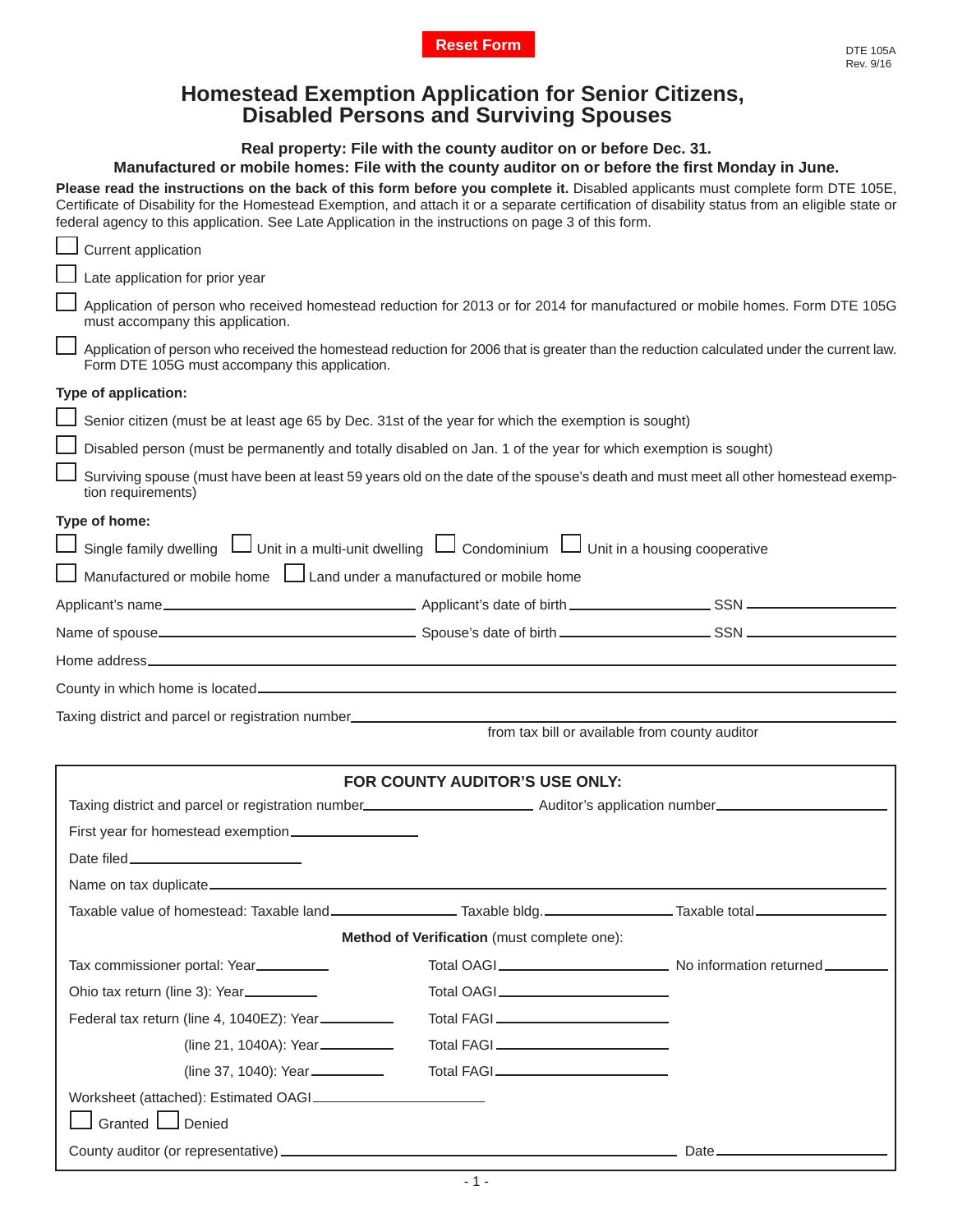In order to be eligible for the homestead exemption, the form of ownership must be identified. Property that is owned by a corporation, partnership, limited liability company or other legal entity does not qualify for the exemption. Check the box that applies to this property.

| The applicant is:                                                                                                                                   |
|-----------------------------------------------------------------------------------------------------------------------------------------------------|
| $\Box$ an individual named on the deed                                                                                                              |
| a purchaser under a land installment contract                                                                                                       |
| $\Box$ a life tenant under a life estate                                                                                                            |
| $\Box$ a mortgagor (borrower) for an outstanding mortgage                                                                                           |
| $\Box$ trustee of a trust with the right to live in the property                                                                                    |
| the settlor, under a revocable or irrevocable inter vivos trust, holding title to a homestead occupied by the settlor as a right under the<br>trust |
| a stockholder in a qualified housing cooperative. See form DTE 105A – Supplement for additional information.                                        |
| $\Box$ other_                                                                                                                                       |
| If the applicant or the applicant's spouse owns a second or vacation home, please provide the address and county below.                             |

| Address                                                                                         | City | <b>State</b> | ZIP code | Countv |  |
|-------------------------------------------------------------------------------------------------|------|--------------|----------|--------|--|
| Have you or do you intend to file an Ohio income tax return for last year? $\Box$ Yes $\Box$ No |      |              |          |        |  |
| Total income for the year preceding year of application, if known (see instructions):           |      |              |          |        |  |

I declare under penalty of perjury that (1) I occupied this property as my principal place of residence on Jan. 1 of the year(s) for which I am requesting the homestead exemption, (2) I currently occupy this property as my principal place of residence, (3) I did not acquire this homestead from a relative or in-law, other than my spouse, for the purpose of qualifying for the homestead exemption, (4) my total income for myself and my spouse for the preceding year is as indicated above and (5) I have examined this application, and to the best of my knowledge and belief, this application is true, correct and complete.

I (we) acknowledge that by signing this application, I (we) delegate to both the Ohio tax commissioner and to the auditor of the county in which the property for which I am seeking exemption is located, and to their designated agents, the authority to release my tax and/or financial records and to examine and consult regarding such records for the purpose of determining my eligibility for the homestead exemption or a possible violation of the homestead laws. Such records shall not contain any federal tax information as defined in I.R.C. 6103 and received from the Internal Revenue Service. I expressly waive the confidentiality provisions of the Ohio Revised Code, including O.R.C. 5703.21 and 5747.18, which may otherwise prohibit disclosure, and agree to hold the Ohio tax commissioner and county auditor harmless with respect to the limited disclosures herein. Except as authorized by law, the parties to which this authority is delegated shall maintain the confidentiality of the information received and the information shall not otherwise be re-disclosed.

| Signature of applicant | Signature of spouse |
|------------------------|---------------------|
| Mailing address        | Date                |
| Phone number           | E-mail address      |